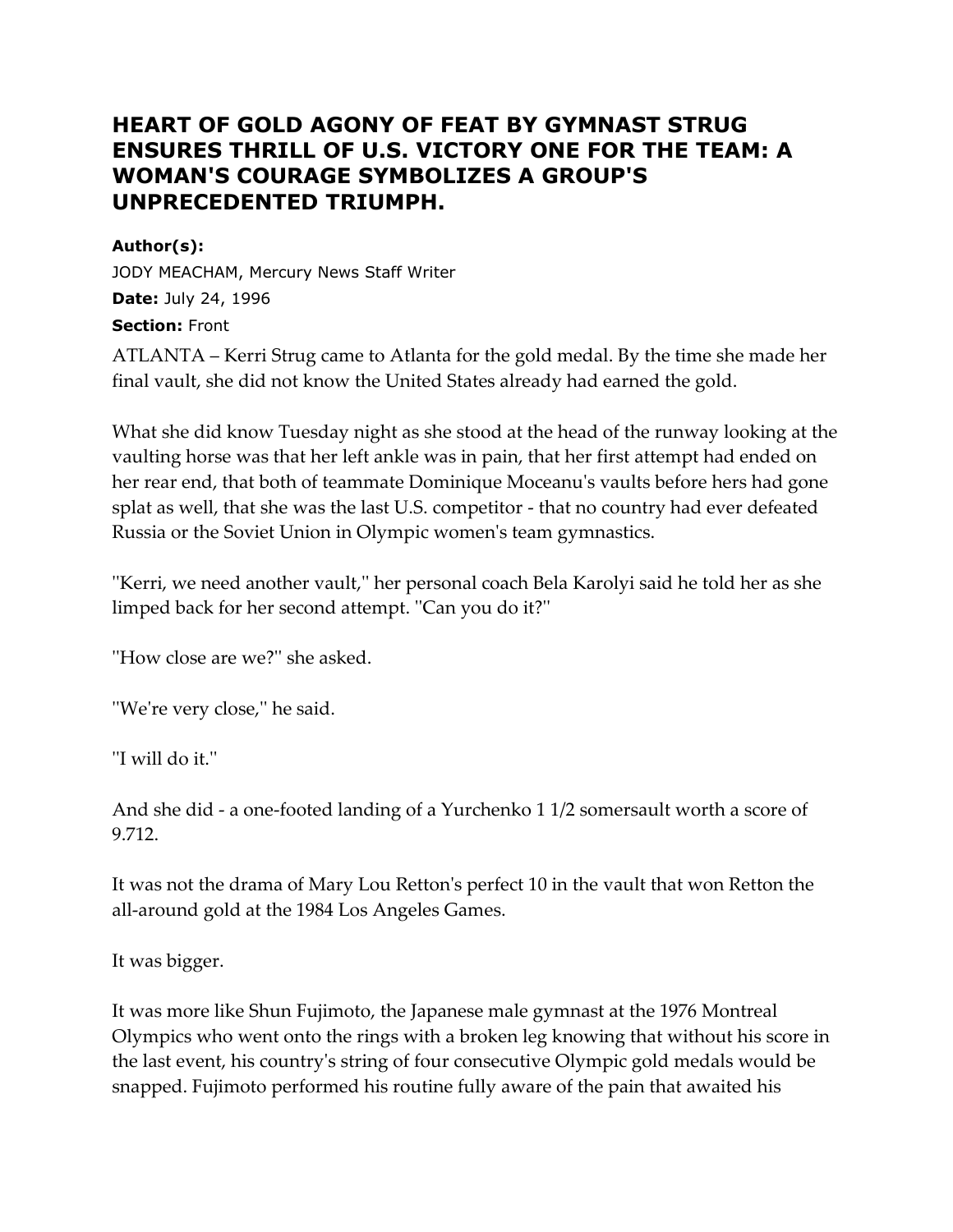dismount from 10 feet up. He stuck the landing and dislocated his knee, but he stretched Japan's winning streak to five.

Tuesday night at the Georgia Dome, the home team snapped the longest winning streak in gymnastics, 10 Soviet or Russian golds in 10 tries. Overshadowed by the red-whiteand-blue euphoria over Mary Lou's all-around gold in Los Angeles was the fact that Romania took the team championship. And that, like every other gymnastics achievement in '84, was lessened by the Soviet Union's boycott of those Olympics.

''The United States team was truly worthy of its first place,'' said Leonid Arkaev, coach of the silver-medal winning Russian team.

## **Better than 1984 team**

''We met here maybe the best American team I have ever seen,'' said Octavian Belu, coach of the third-place Romanians. ''They were better than the team in Los Angeles (which won the silver).''

Second to Russia after Sunday's compulsory round, the United States took the lead on its first rotation, the uneven bars, and never relinquished it. The final score was United States 389.225, Russia 388.404, Romania 388.246.

It was the oldest (average age 17-plus) and most experienced (three had previous Olympic experience and all had competed in world championships) team the United States had ever sent to the Games.

''This is the first time we have had all gymnasts healthy at one time,'' said assistant national coach Mary Lee Tracy. ''The strength and maturity of this team has led them to the gold.''

## **Teen spirit**

That and a rare collective chemistry in what is really an individual sport. Strug's injury, as she would learn later, was much less severe than Fujimoto's. But it may have come at an equally high personal cost.

Like Fujimoto, her injury - a severely sprained left ankle in which two outside tendons were torn - may keep her from competing for the all-around gold. She qualified with the seventh highest individual score overall and in the last of three U.S. spots. In